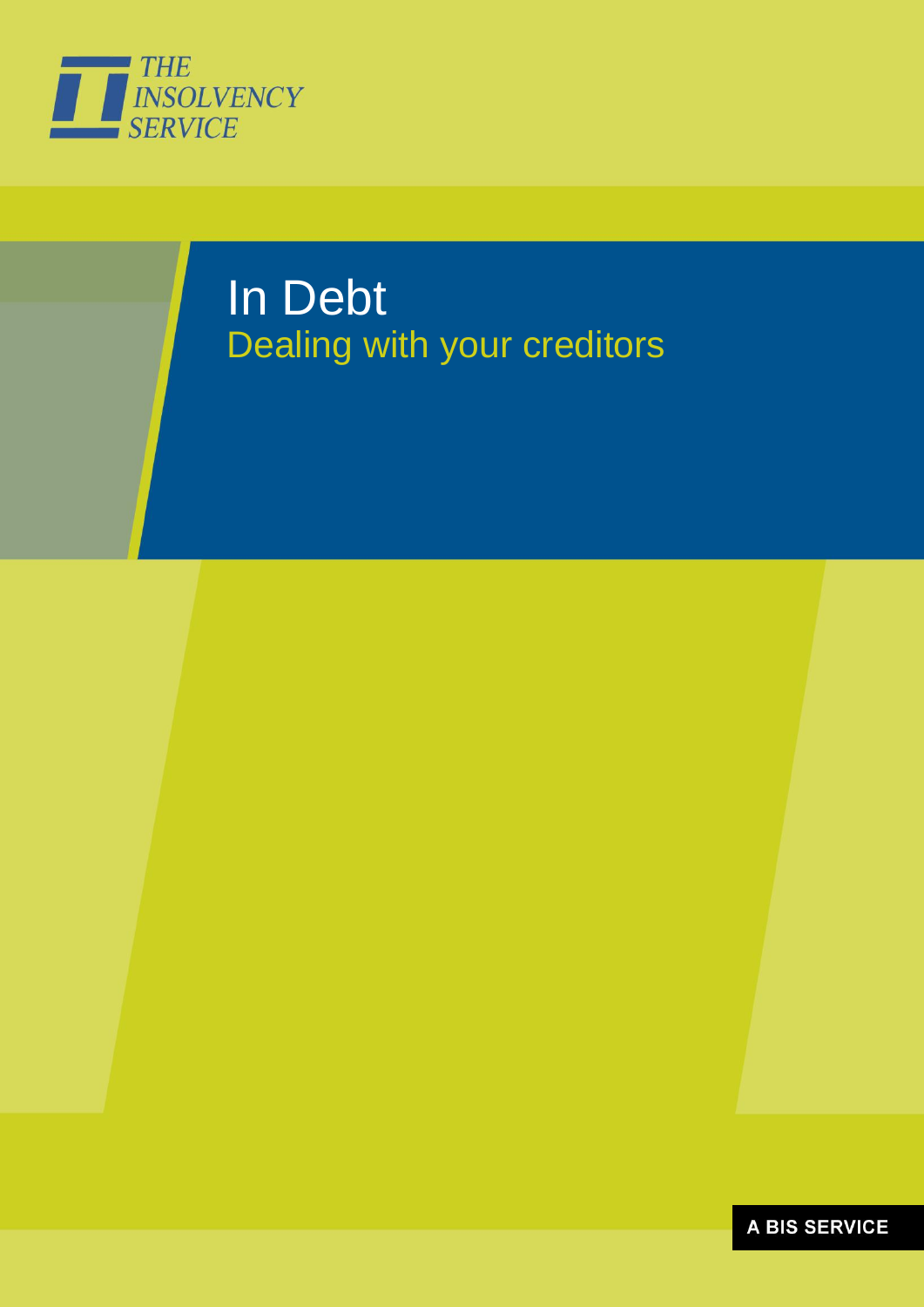**This guide has been produced by the Insolvency Service with the help and support of the IVA Standing Committee. The Insolvency service would like to thank the members of the IVA Standing committee for their valuable input**

# **Contents highlights**

Before you read this guide in detail, you may find it helpful to look at the table here:<http://www.bis.gov.uk/insolvency/creditorspdf> (PDF Format) that gives a summary of the main features of each option. A JPG version can also be found here:<http://www.bis.gov.uk/insolvency/creditorsjpg>

The following explanations may help you to decide which parts of the guide deal with the option that you want :

- If you want to contact your creditors and negotiate an agreement to repay all or some of your debts, please turn to page 4.
- If you are thinking of applying for a loan to reorganise or clear your debts, please turn to page 6.
- If you want an organisation to negotiate with your creditors on your behalf, and you can make payments to clear your debts, please turn to page 7.
- If you want to pay back your creditors in full by making a monthly payment to court, please turn to page 9.
- If you want an insolvency practitioner to negotiate with your creditors and you have assets or income that you can use to reduce your debts, please turn to page 10.
- If you are on a low income and don't have many assets and want to have debt relief without going to court, please turn to page 11.
- If none of the above options are suitable for you, and you are considering bankruptcy, please turn to page 13.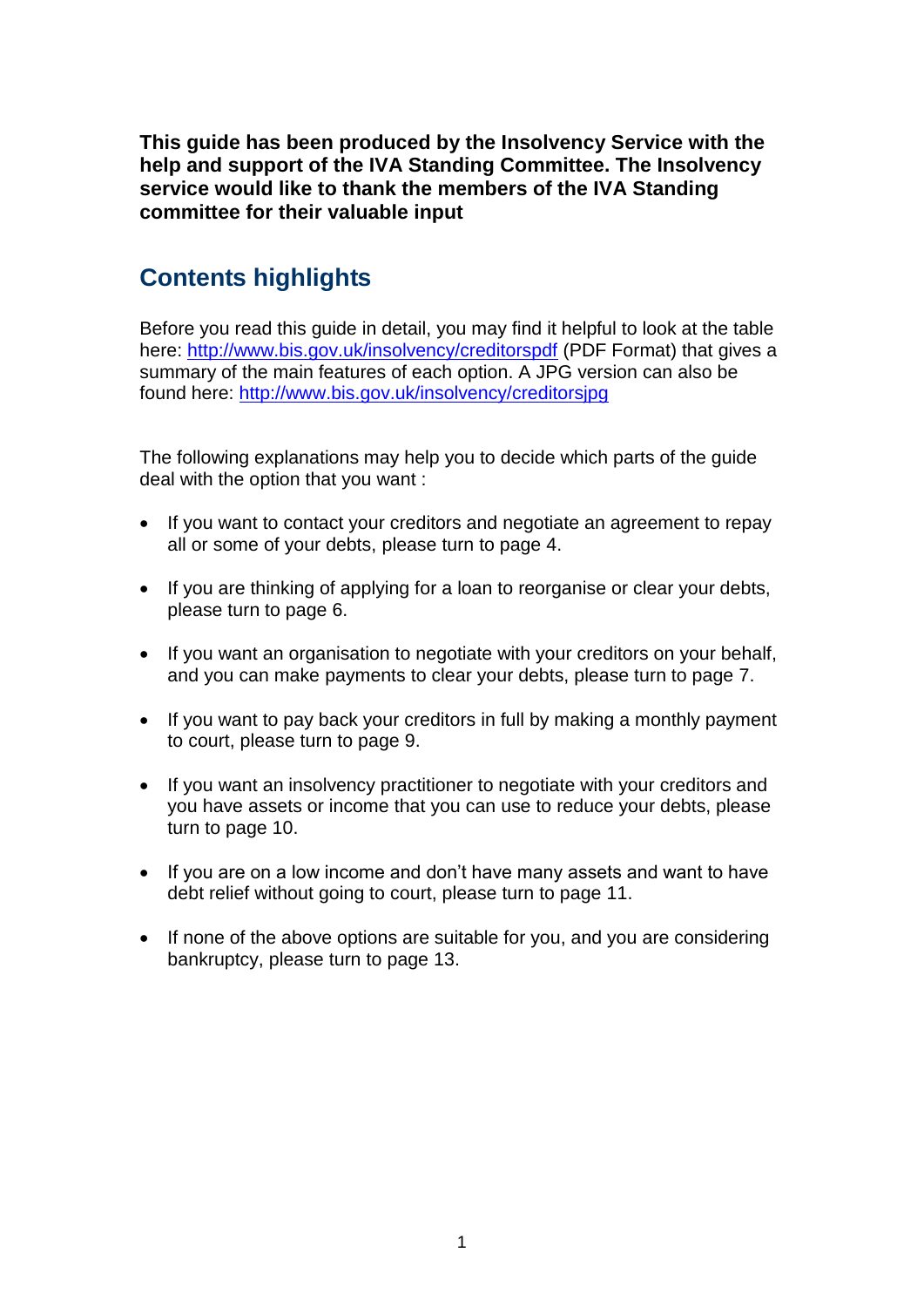# **Introduction**

If you have debt problems there are various options for helping you make arrangements involving your creditors. This guide explains these options, how they work and some of the pros and cons of each. The guide can help you with personal or business debts, or both.

Do not use the guide as a substitute for getting independent expert advice on which option is best for you.

Always seek independent advice early. The worst thing when you have money troubles is to do nothing and to hope the problem will go away.

### **This guide:**

- summarises the key features of each of the main ways of dealing with debt;
- sets out how each of them works; and explains the pros and cons of each.

#### **What to consider when deciding which option is best for you**

- Does it free you (when completed) from all or part of your debts so that your creditors will have no further claim against you?
- Is it binding on all your creditors? In other words, does it protect you from further recovery action or extra charges (or both) by your creditors during the procedure?
- How long will it last?
- Will it affect your employment?
- Will it affect your credit rating?
- Will your home be at risk?
- If you have to pay a fee, it may come out of payments you make to your creditors, or you may have to pay it separately, before or after the option you choose is put in place.
- Some of the options will involve you putting certain types of debt (called 'priority debts') before others. It may be difficult or impossible to negotiate reduced payments or write-offs for the other debts. Priority debts are, for example, utilities, rent, court fines, council tax, maintenance payments and income tax.
- Are you confident you can keep up the repayments to your creditors, for the time required, under the option you are considering?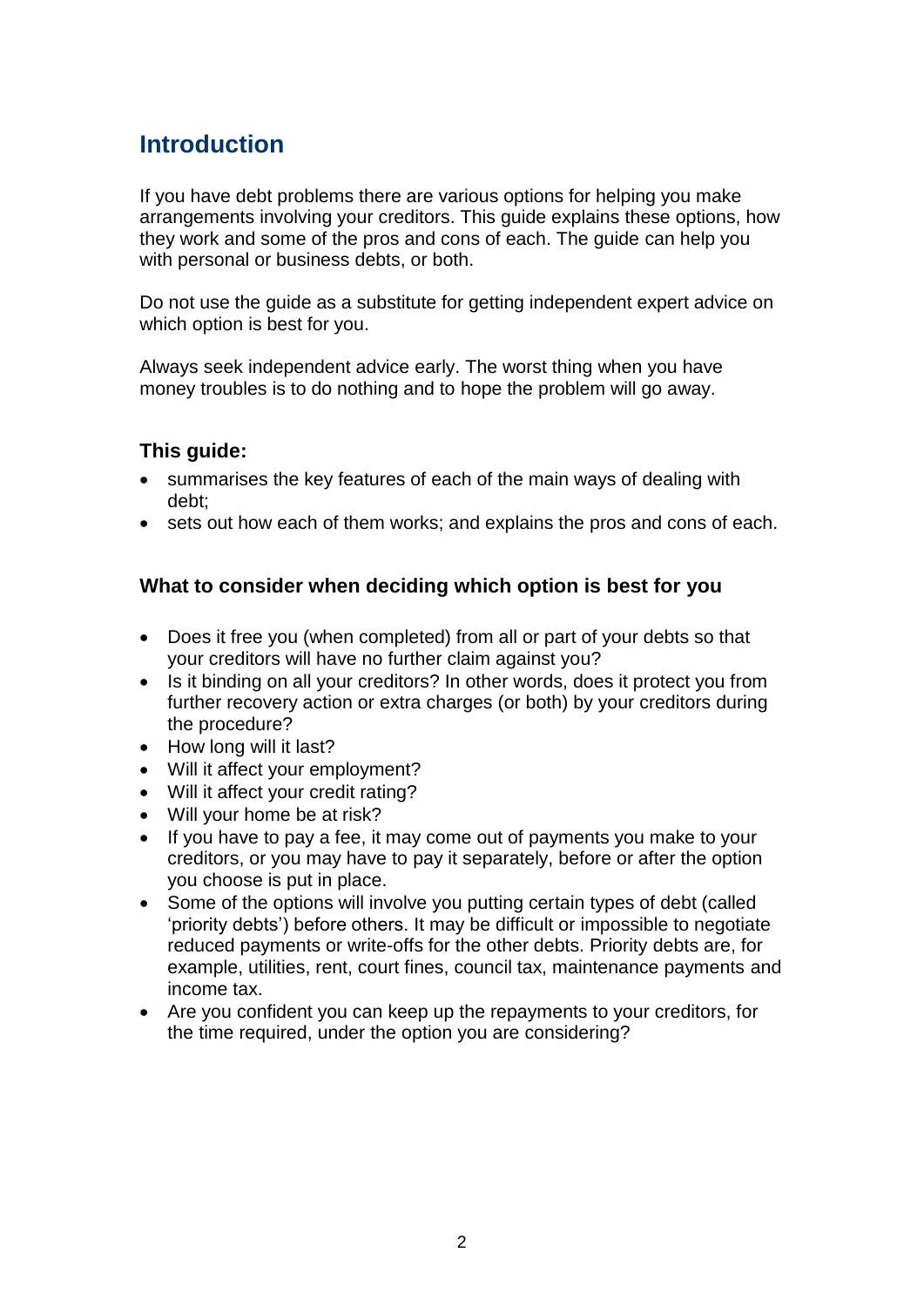### **Whatever option you choose, the following points apply**

- None of the options can affect the rights of secured creditors, for example a bank or building society that has a mortgage or legal charge\* over your home. They continue to have the right to take possession of your home if you don't keep up your payments.
- Most debts involving credit and loans are unsecured, for example, credit and store cards and bank overdrafts. This means that if you don't pay the debt, the creditor is not automatically entitled to take something of yours, such as your home. However, in some circumstances they may go to court if you fall behind with your payments. If they then get a court judgment, they may be able to ask the court to secure the debt on your home through a charging order.
- All these options may affect your credit rating and will show up on your credit record.
- Using any of the options to help with your debt may occasionally affect your employment. Under the terms of your employment, you may have to inform your employer about it.

In some circumstances, you may be able to get help from a charity or trust fund to pay off some types of urgent debt. However, this is unlikely to be the answer to the whole problem – charities are unlikely to help with large credit-card and similar debts. To get this kind of help, you will normally have to fill in a detailed application form or find an advice agency to apply for you.

\*Having a charge on your home means that if you don't repay the debt, the creditor has a claim on the proceeds if the property is sold.

#### **What is your best option?**

The best option for you will depend on your own and your family's circumstances and future prospects, and on your own preferences. What you decide to do will also depend on how much you owe and how much you can repay from your income or your assets, after paying your own and your family's basic expenses.

Be prepared to give all the details of your debts and your finances to whoever you seek advice from, and to your creditors. It is essential you give them the complete picture. When making any offer to your creditors, be realistic about your income and spending. If you need help with making an assessment of your basic household and personal spending when putting your case to your creditors, many debt-advice and other organisations can give free advice and guidance.

The following pages set out the pros and cons of each option for dealing with your debts.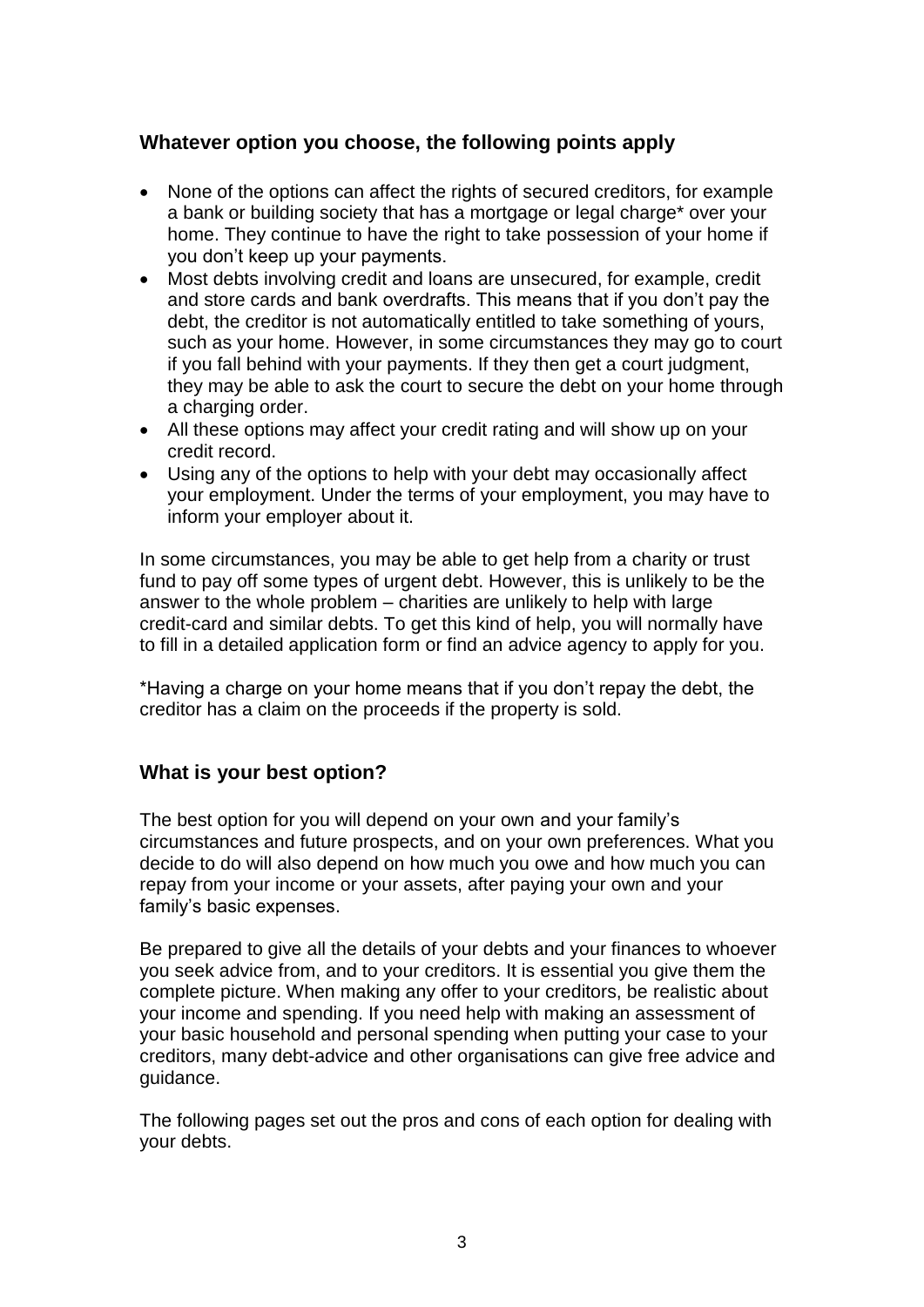# **Options explained - Negotiated agreement with creditors**

#### **How it works**

You contact your creditors and negotiate an agreement to repay all or some of the debts.

Negotiated agreements may involve either or both of these:

(1) payments from your income

(2) payments from lump sums you receive, for example from an inheritance or from relatives.

Your creditors may be prepared, at the start or later, to agree to write off part of what you owe them. If they do so, they should confirm this agreement in writing.

(1) Payments from income: you need to work out how much you can afford to repay, after allowing for your essential household and personal spending such as mortgage or rent, heating, utilities, and housekeeping. You should offer to share any extra income among all your creditors, based on the amounts you owe them. This means that all your creditors are offered their share of what you can afford. You should also ask your creditors to freeze any interest or charges. Your creditors will expect you to give them regular updates of your income and expenditure so that they can see whether you can increase your payments.

(2) Payments from lump sums: you may make payments towards your debts from a lump sum you receive and which your creditors may agree to accept in settlement of what you owe – that is, they agree to write off the balance they are owed. However, if you do have extra income after paying your everyday expenses, they may expect you to make at least some payments from that as well.

If you can't make payments temporarily, for example because of a short-term illness, creditors may agree to accept no payments or token payments of say £1 a month, but only for a limited period.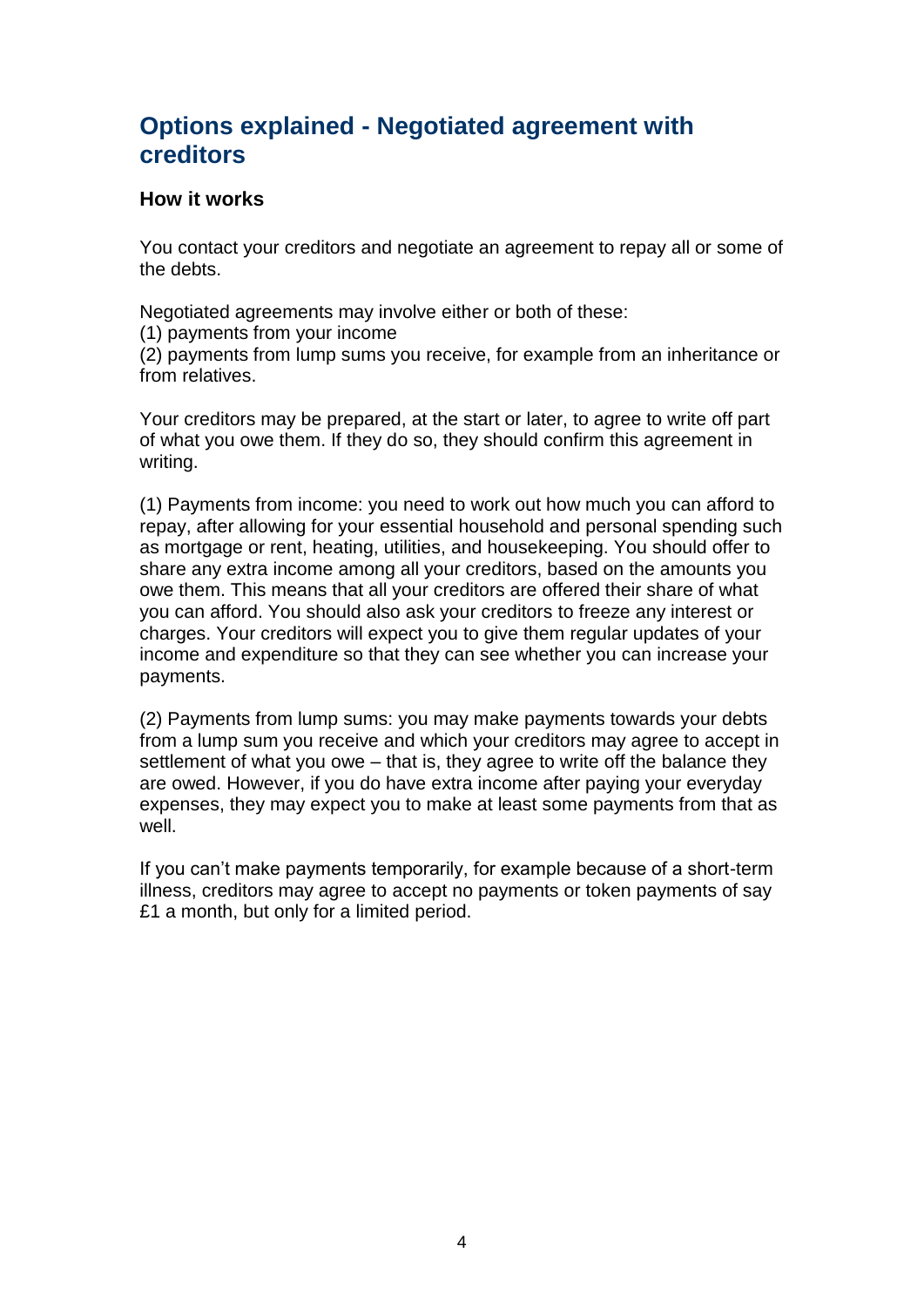## **Pros**

- Fair and open way of sharing payments, widely understood by creditors.
- You can ask if you can reduce your payments if your situation gets worse or you face unexpected essential spending.
- You do not need an advice agency to negotiate these payments for you. You can do it yourself or ask an advice agency for help with drawing up your personal budget sheet and make offers to your creditors based on this.
- Creditors may be prepared to write off the balance of what you owe after a period of time if:
	- o you have shown that you have made every effort to pay them back as much as you can, and
	- $\circ$  vou have maintained regular payments to them.

- Creditors may refuse to agree with what you propose (but it's always worth asking them to reconsider) although they can't refuse any payments you make to them.
- Creditors may refuse to freeze interest or charges (but it's worth asking them to reconsider).
- If you can only afford small payments, they may not be enough even to cover interest or charges, and your debts will increase.
- Creditors may refuse your proposal unless it's made through an advice agency, which will have independently reviewed your circumstances. You can complain to the Office of Fair Trading if this happens.
- You remain liable to pay the full amount of your debts, although you may be able to persuade your creditors to agree to write off part, or even all of it, depending on your circumstances.
- Creditors could still take action against you, for example by getting a court judgment and then an order that creates a charge on your home, unless they have specifically agreed not to do so in return for the payments made under the informal arrangement.
- You are responsible for administering all the payments yourself and keeping creditors informed of your circumstances.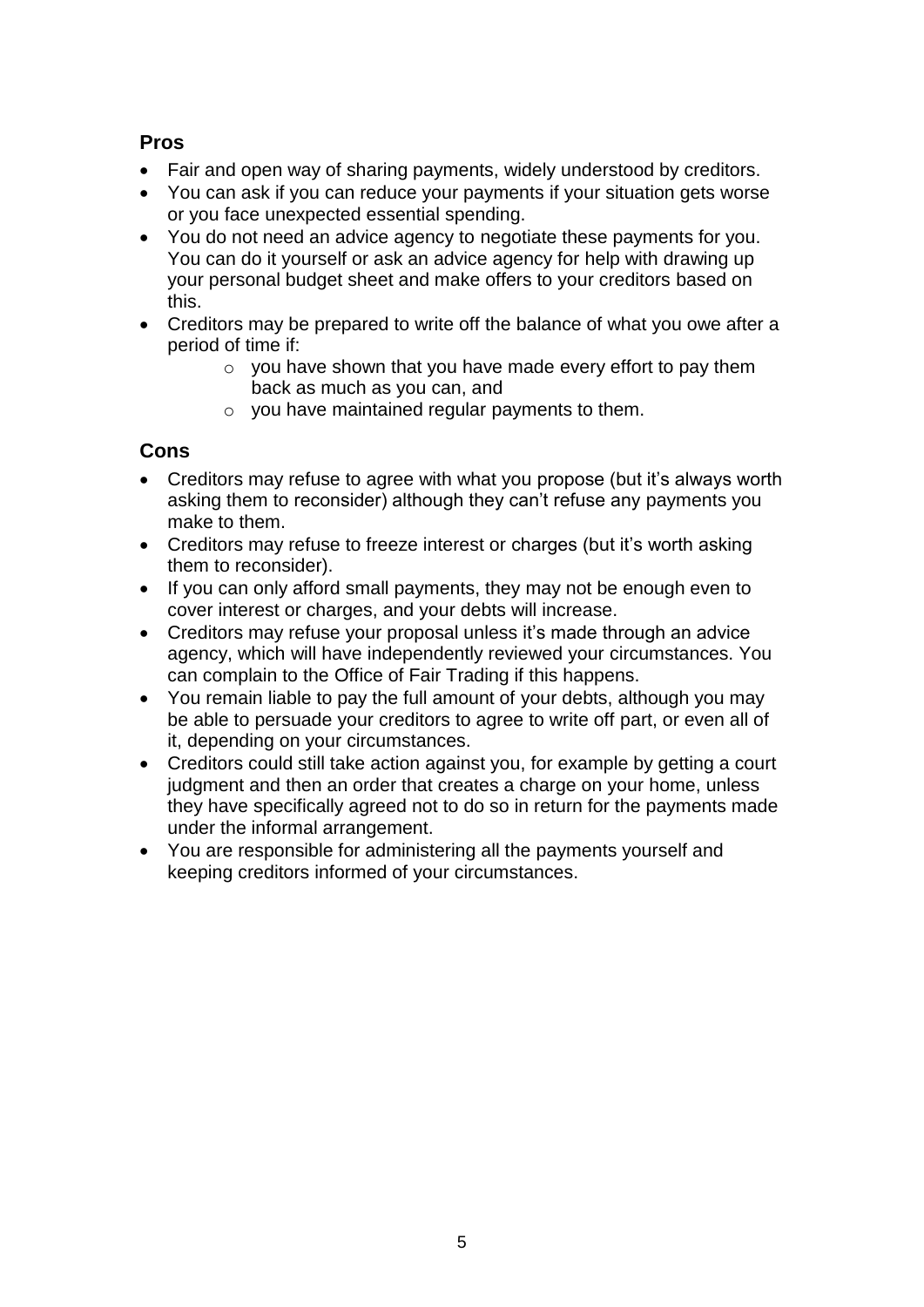# **Options explained - Debt reorganisation or consolidation loan**

#### **How it works**

You apply to a lender for a loan to reorganise, or clear your debts. These loans are often advertised as 'consolidation loans'. This means you swap some or all of your creditors for just one creditor. If you own your home, the lender will probably want to take a charge\* on it. You should seek independent advice about whether this would be in your best interests. You should shop around for the best deal from high street and internet lenders. If you have a poor credit rating, you may not be able to get loans on the best terms.

A consolidation loan will only help if:

- it is used to pay some or all of your existing debts
- the repayments on the new loan are no more than those you are already making towards your existing debts, and you can afford to make them.

Otherwise, the new loan will simply add to your debt burden and make your problems worse. You will also need to look very carefully at how long the loan will take to repay; what interest you are going to have to pay compared with what you are currently charged; and what charges or penalties there are, for example for late payments.

\*Having a charge on your home means that if you don't repay the debt, the creditor has a claim on the proceeds if the property is sold.

### **Pros**

- You will be making one monthly payment on one loan rather than many payments to different creditors.
- Your monthly payments may be lower, or at least should not be any higher.

- You may have to pay fees for arranging the loan. Always ask for full written details of all fees.
- If you have a poor credit rating, you may not be able to get a loan or you may be offered poor terms and conditions, for example a high interest rate.
- If the loan is secured on your house or other asset, then it could be taken from you (repossessed) if you do not keep up the payments.
- Interest rates often change over the loan period, making it difficult to work out what the total cost of the loan will be – check if the interest rate is fixed or variable.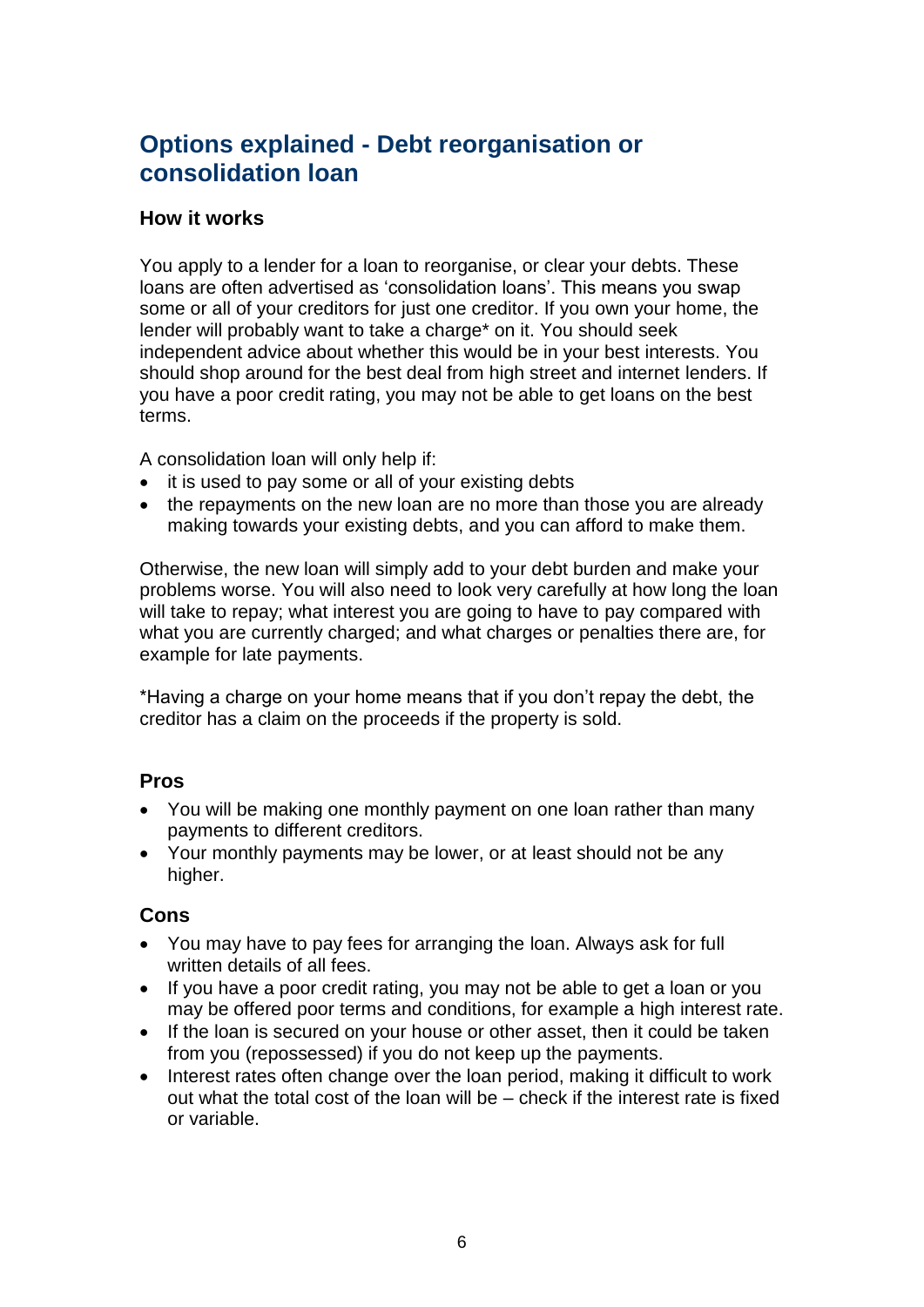- Consolidation loans are often offered over a longer period of time than your original debts. This means that even if the interest seems reasonable, the length of time you have to repay it can increase the overall cost of the loan significantly, so you end up paying more.
- If you don't clear all your existing borrowing, the new loan is likely to make your debt problems worse and make it more difficult for you to make all your payments.

# **Options explained - Debt management plan (DMP)**

#### **How it works**

You go to a debt management company who will negotiate with your creditors and manage your payments to them. The arrangement the company negotiates for you with your creditors is called a debt management plan (DMP).

Your creditors will want details of your assets, including your home, if you own it. This helps them decide whether the offer you make through the debt management company is reasonable or whether they expect any of your assets to be sold so that they get a larger payment.

The individual or company you choose to manage your plan must be licensed and regulated under consumer Credit law. Some will not charge you a direct fee for their services, but will get it from the creditors, for example out of the payments you to make to them. Others may make an initial charge for preparing, negotiating and administering your plan and then take the rest from your monthly payments.

In either case, before it asks you to sign up for a DMP, the company should give you details of the fees it wants to charge you, and how you must pay them. A plan can last for 5 years or more, depending on how much you owe and what you can pay each month or quarter. Your debt management company should give you an estimate of how long the plan will last. They should also review the plan every year, and creditors will expect to be given regular updates of your income and spending so they can see whether you can increase your payments.

#### **Pros**

- Fair and open way of sharing payments, widely understood by creditors.
- The debt management company will help you prepare your plan, including agreeing the level of your household and personal spending based on guidelines, which can then be used to put your case to the creditors.
- The debt management company will negotiate with creditors on your behalf, so offers are more likely to be accepted and interest frozen than if you try to do this yourself.
- You may be able to vary your payments if your circumstances change.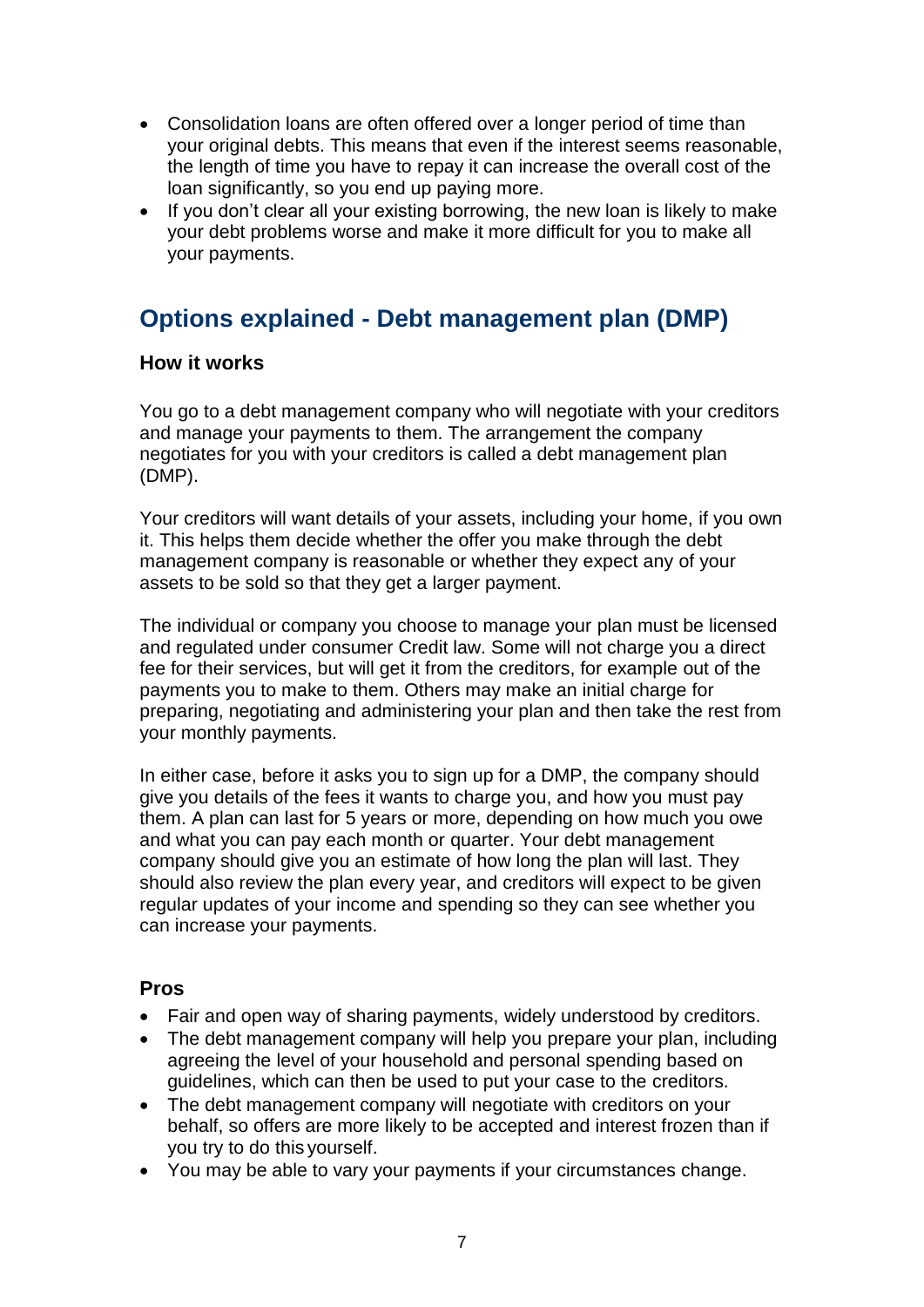- You make single payments each month or quarter to the debt management company, which is responsible for administering all payments to your creditors.
- Any monthly payment you make should be passed on to creditors within 5 working days.
- Some debt management companies do not charge you a fee.
- Creditors may be prepared to write off the balance of what you owe after a period of time if:
	- o you have shown that you have made every effort to repay them as much as you can; and
	- o you have maintained regular payments to the debt management company.

- The debt management company can't force creditors to accept your proposal or freeze interest. A plan is not binding on creditors who refuse to take part in it, but they can't refuse to accept any payments made to them.
- You remain liable to pay your debts until they are paid in full.
- Creditors could still take enforcement action against you, for example by getting a county court judgment and then an order, which creates a charge on your home\*, even if you are keeping up your payments under the plan, unless they agree not to do so.
- You may not be able to make reduced offers if your circumstances worsen and you can no longer afford your agreed monthly payments.
- A plan can last for several years. However, some creditors may be prepared to freeze interest for only a shorter time. If interest and charges cannot be frozen for the full length of the plan, then the total amount you end up paying under the plan could be more than the original amount of your debts, and could extend the lifetime of the plan.
- Having a charge on your home means that if you don't repay the debt, the creditor has a claim on the proceeds if the property is sold.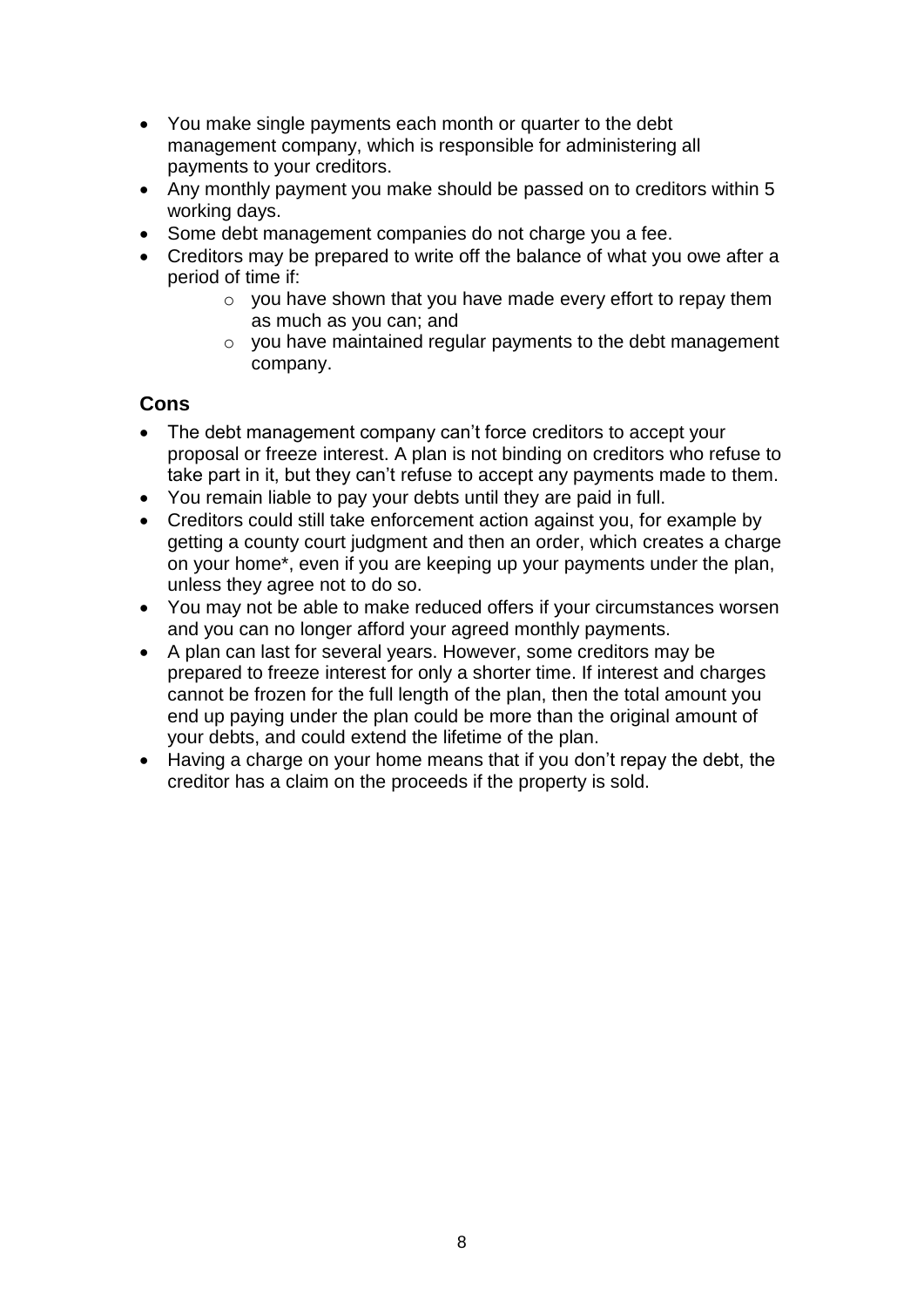# **Options explained – County Court Administration order (CCAO)**

#### **How it works**

You can ask the court to make an administration order if:

- you owe no more than £5,000 to at least 2 creditors; and
- you have a court judgment entered against you by one of your creditors that you can't pay in full.

Under the order, you must make weekly, monthly or quarterly payments from your income to the court, which shares them among your creditors, in proportion to the amounts you owe them.

If you don't keep up the payments, the court may make an attachment of earnings order. This is sent to your employer, directing them to deduct amounts from your wages and pay them to the court for sharing among your creditors.

#### **Pros**

- None of the creditors listed on the administration order application can take further action against you without the court's permission.
- The court deals with the creditors and shares out the payments for you.
- Interest and other charges are stopped.
- There is no upfront fee the court takes 10p of every £1 you repay.
- You can apply to make payments for a limited time, such as 3 years, using a 'composition order'.
- If your circumstances worsen, you can apply to the court to make reduced payments.
- You may be able to continue running any business you have.

- Creditors can put objections to the court and ask to be left out of the order. The court need not agree to this.
- If you don't keep up your payments, the order can be revoked (withdrawn) and the creditors can pursue you again.
- If the court makes an attachment of earnings order, your employer will find out about your money troubles.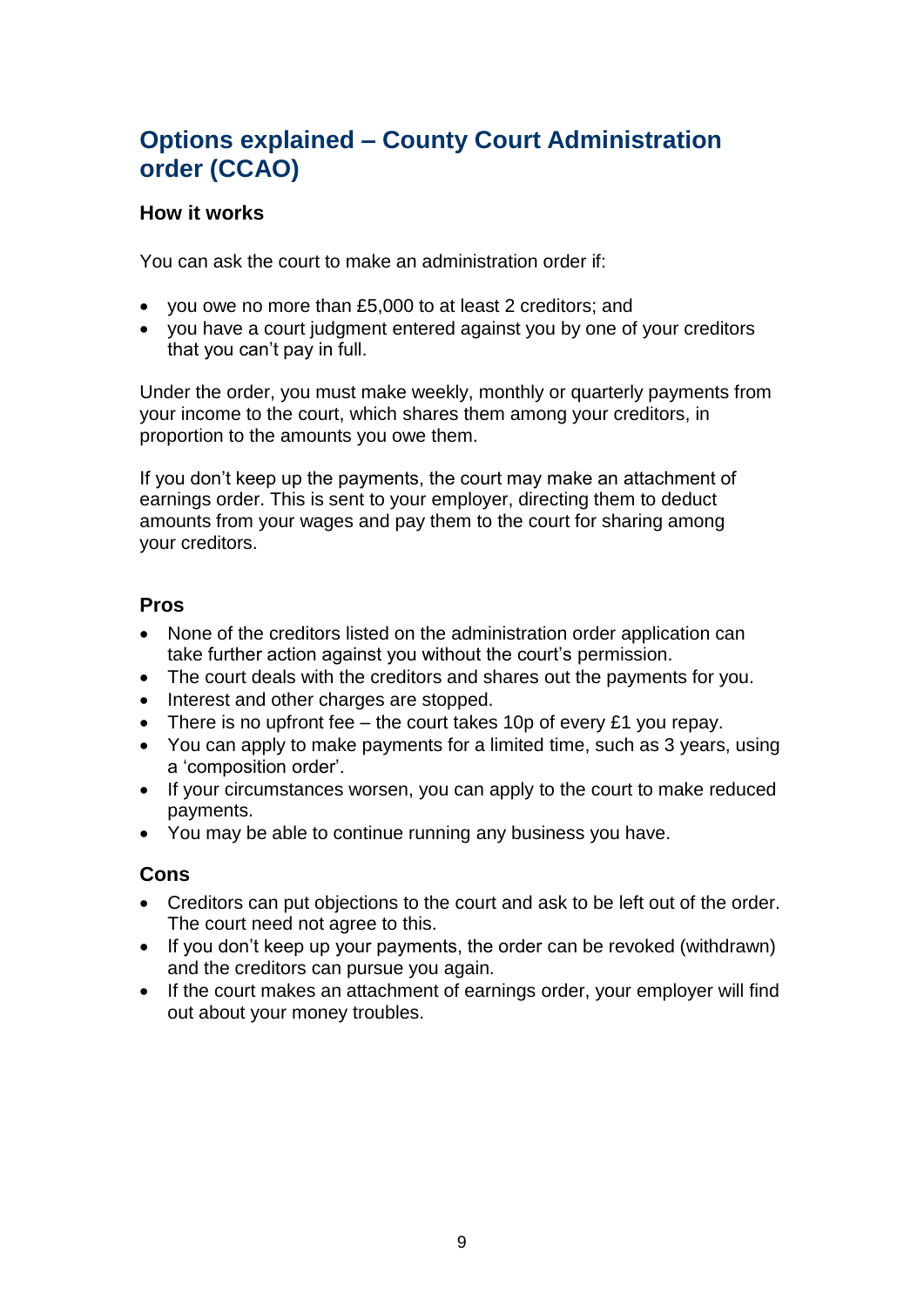# **Options explained - Individual Voluntary Arrangement (IVA)**

### **How it works**

You go to an insolvency practitioner who will prepare, negotiate and administer an arrangement for you to voluntarily repay your creditors. This may be done by using your spare income, a lump sum or other assets that you own.

If you have surplus income after meeting your essential household and personal expenses or have assets that can be used to pay your creditors or have access to a lump sum, for example from a relative, you may then consider entering into an Individual Voluntary Arrangement (IVA). Doing this will protect you from recovery action that your unsecured creditors may take, and will usually involve your creditors writing off part of what you owe them. A proposal for an IVA will only be approved where enough creditors vote in favour.

The person you choose to supervise your IVA must be licensed and regulated under insolvency law as an insolvency practitioner.

The insolvency practitioner will charge fees for preparing, negotiating and administering your IVA. Before the practitioner asks you to sign up to an IVA, they should give you details of the fees they want to charge you and how these must be paid – whether as a lump sum or from the payments you make into the IVA.

### **Pros**

- Creditors who vote against your proposal are still bound by it.
- Creditors whose lending is unsecured can't take any further action.
- Interest is usually frozen as long as you keep up your payments.
- Your insolvency practitioner will help you prepare your proposal, including agreeing the level of your household and personal spending based on guidelines acceptable to creditors.
- Many insolvency practitioners will allow you to pay their fees for preparing your proposal monthly, as part of the IVA.
- You make only a single payment each month or quarter. Your insolvency practitioner is responsible for administering and distributing your payments.
- The terms of an IVA will usually enable you or your spouse or partner or a relative to make arrangements to buy your share of the net worth of your home or to make extra payments, rather than the home having to be sold. This may be done through a remortgage or a loan. (Net worth means its value after any debts secured on it have been paid.)
- On completion of the IVA, the balance of what you owe your creditors is written off.
- You may be able to continue running any business you have.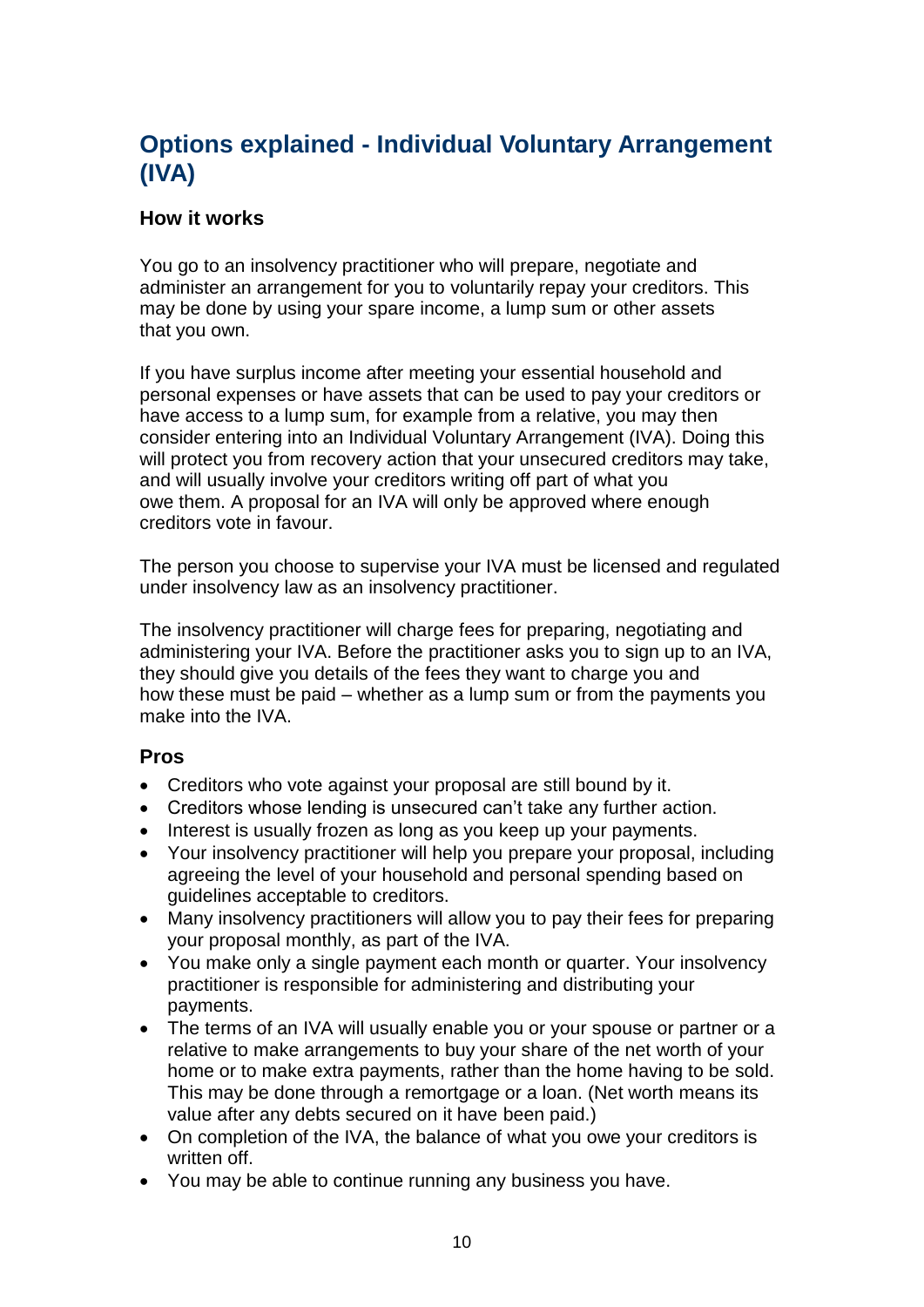# **Cons**

- Your IVA is entered on a public register.
- The insolvency practitioner may require payment in advance for preparing your proposal and getting your creditors' agreement.
- If there is some equity (value) in your home after taking account of the mortgage(s) on it, you will probably have to pay for your share, usually in the fifth year of your IVA, by remortgaging the property. If you can't get a remortgage, you may have to continue making monthly or quarterly payments from your income, for up to another year.
- If your circumstances change, and your practitioner can't get creditors to accept amended terms, the IVA is likely to fail. You will then still owe your creditors the full amount of what you owed them at the start, less whatever has been paid to them under your IVA.
- If your IVA fails, you may be made bankrupt.

# **Options explained - Debt Relief Order (DRO)**

### **How it works**

You should first seek debt advice, and if a DRO is considered suitable, you will be referred to an approved intermediary\*. They will check that your situation fulfils the criteria and will help you complete the online form, and submit it for you to a government official called the official receiver. The official receiver then makes the order, if appropriate.

\*An approved intermediary is someone who has been approved by a competent authority chosen by the government.

To get a DRO:

- your debts must not exceed £15,000;
- your assets must not exceed £300 (certain assets do not count, for example clothing, furniture and a vehicle worth less than £1,000); and
- vour surplus income must not exceed £50 a month after paying your essential personal and household spending.

A DRO will last for 1 year, and once your DRO has ended you are released from your debts (with certain exceptions).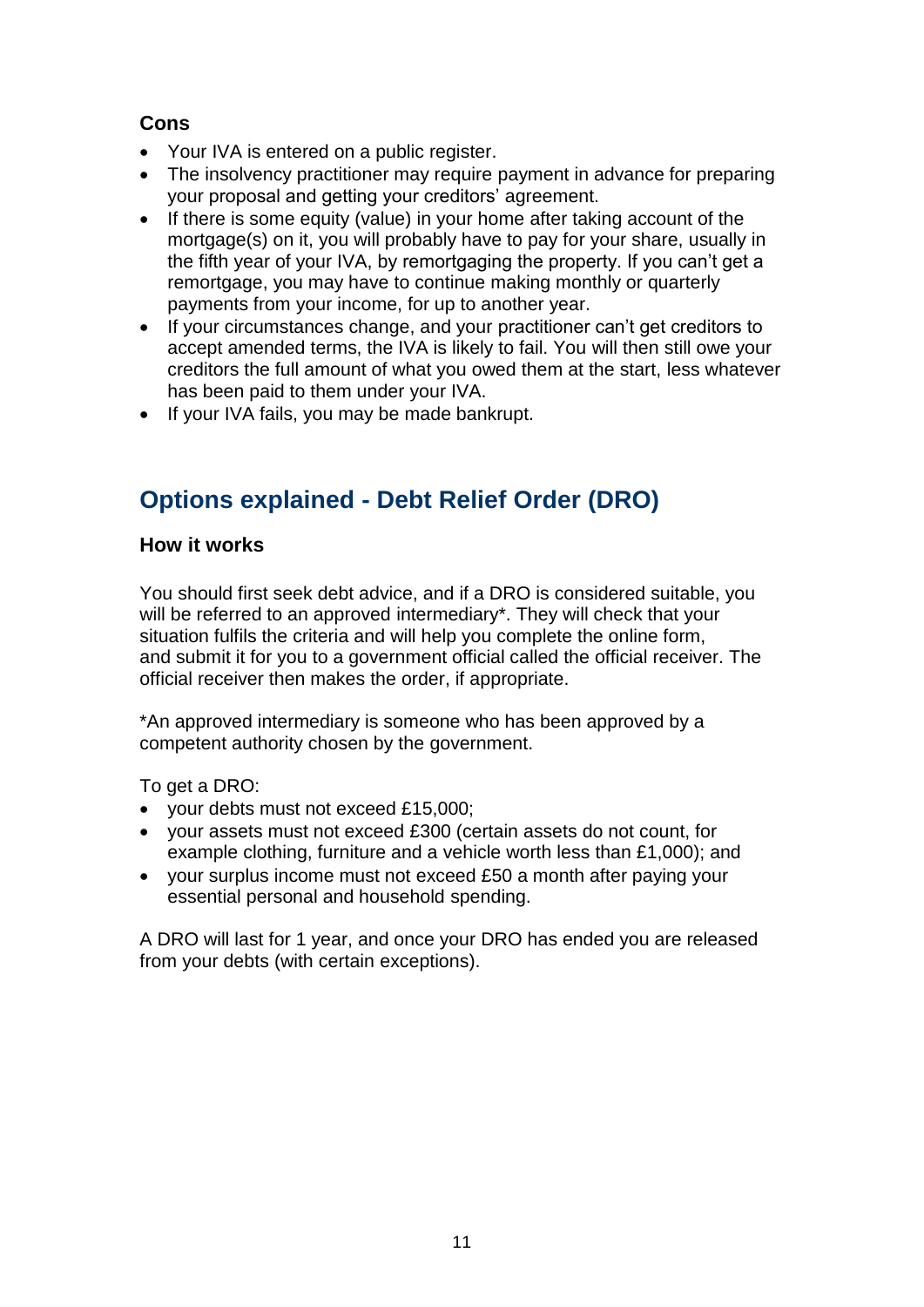# **Pros**

- Your debts will be written off at the end of the DRO. There are a few exceptions, as explained opposite.
- None of the creditors listed in the DRO application can take further action against you without the court's permission.
- It allows you to make a fresh start after 1 year.
- The fee (£90) is affordable and can be paid in instalments but the fee must be paid before the application can be made.
- You will keep your assets and a vehicle as detailed above.
- The approved intermediary ensures that you are given appropriate advice and that you fit the criteria for a DRO.

## **Cons**

- Your DRO is entered on a public register.
- You can't have a DRO if you have an existing bankruptcy order, an IVA, are subject to bankruptcy restrictions, or you have had a DRO in the last 6 years.
- You won't be able to have a DRO if you own a house, even if it has no equity (value).
- You will remain liable to pay certain debts in particular:
	- o student loans
	- o fines
	- o debts arising from family proceedings
	- o budgeting loans and crisis loans owed to the Social Fund.
- Your employment may be affected.
- Your DRO could be revoked (withdrawn) if you don't co-operate with the official receiver during the year your DRO is in force.
- You can't act as a director of a company or be involved in its management unless the court agrees.
- You will be committing an offence if you get credit of £500 or more without disclosing that you are subject to a DRO.
- You may have a debt relief restrictions order\* made against you for 2 to 15 years if you acted irresponsibly, recklessly or dishonestly.

\* An order that will place restrictions similar to those in force while subject to a DRO, which the official receiver may apply for.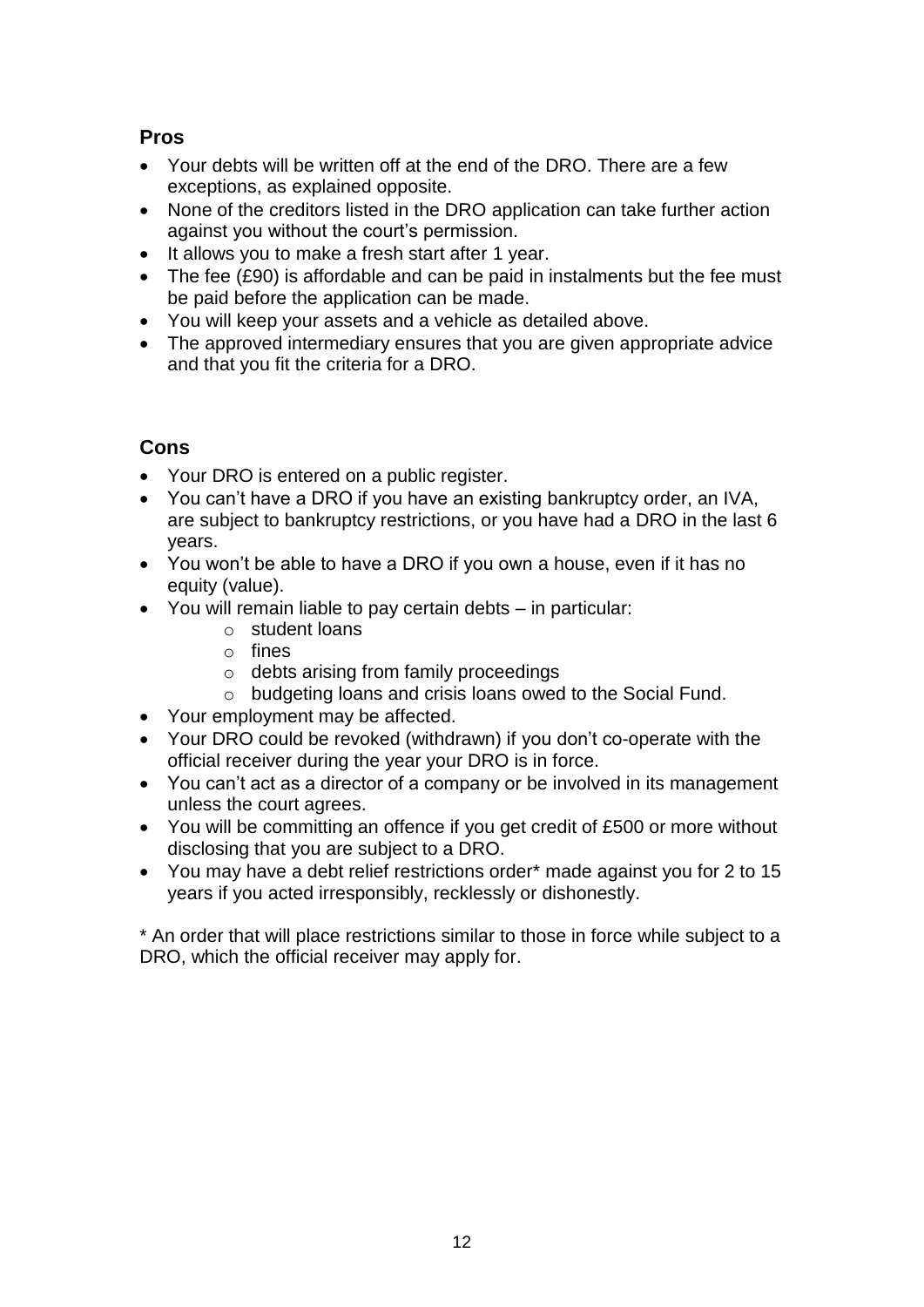# **Options explained - Bankruptcy**

#### **How it works**

Bankruptcy is a formal court procedure which you can start or which one or more of your creditors owed £750 or more can start. Your assets (with certain exceptions) are sold to help pay your creditors. However, you can usually keep your personal belongings, the contents of your home and your tools of trade (which may include your car) unless they have a high value.

If you have surplus income after meeting your essential household and personal expenses, you will have to make payments out of your income for up to 3 years.

Your assets and income are dealt with by a licensed and regulated insolvency practitioner or by a government official called the official receiver.

Bankruptcy usually lasts for 1 year, and once you have been freed (discharged) from your bankruptcy, you are released from your debts (with certain exceptions).

#### **Pros**

- Debts are written off, with certain exceptions explained below.
- Creditors can't take further action unless the debts are secured on your home or other property.
- It allows you to make a fresh start after only a year.
- You may be able to avoid having to sell your home if your spouse, partner or a relative can buy your share of its value after any debts secured on it have been paid.

- Your bankruptcy is entered on a public register and is advertised.
- If you apply to the court for your own bankruptcy, you will have to pay a court fee and deposit totalling £700.
- You will remain liable to pay certain debts in particular:
	- o student loans
	- o fines
	- o debts arising from family proceedings; and
	- o budgeting loans and crisis loans owed to the Social Fund.
- Any business you have will almost certainly be closed down.
- Your employment may be affected.
- Certain professionals are barred from practising if they are made bankrupt.
- You can't act as a director of a company or be involved in its management unless the court agrees.
- You will be committing an offence if you get credit of £500 or more without disclosing that you are bankrupt.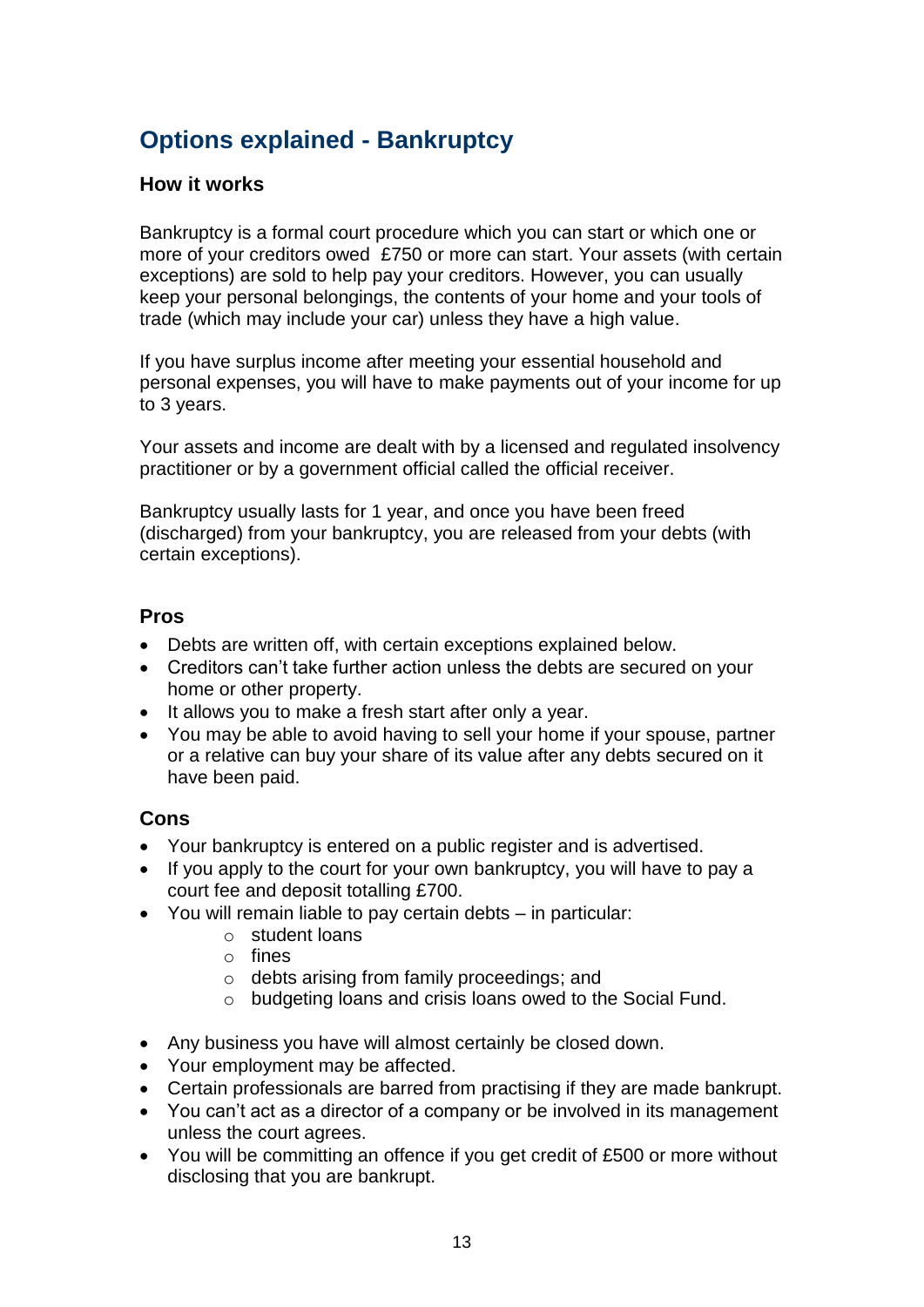- You may have a bankruptcy restrictions order\* made against you for 2 to 15 years if you acted irresponsibly, recklessly or dishonestly.
- An order that will place restrictions similar to those in force while a person is bankrupt, which the official receiver may apply for.

#### **Further Information**

Other guides can tell help you in dealing with your finances generally, for example the Money Advice website which you can access by following this link:

<http://www.moneyadviceservice.org.uk/>

#### **Government funded advice agencies:**

*Advice UK* Telephone 020 7469 5700 Website: [www.adviceuk.org.uk](http://www.adviceuk.org.uk/)

*Citizens Advice* Helpline: 0207 833 2181 to find your local CAB Website: [www.citizensadvice.org.uk](http://www.citizensadvice.org.uk/)

*Community Legal Services (CLS)* Helpline: 0845 345 4345 Website: [www.legalservices.gov.uk](http://www.legalservices.gov.uk/)

Your local library has a CLS Directory to help you find a CLS-approved legal advisor.

*Consumer Credit Counselling Service (CCCS)* Helpline: 0800 138 1111 Website: [www.cccs.co.uk](http://www.cccs.co.uk/)

*National Debtline* Helpline: 0808 808 4000 Website: [www.nationaldebtline.co.uk](http://www.nationaldebtline.co.uk/)

#### *Insolvency Service*

The Insolvency Service is the government agency responsible for administering the insolvency system in England and Wales, including bankruptcy. The Insolvency Service cannot provide legal or financial advice on individual cases but can give more information about the options listed here. Its website gives access to a range of publications.

You can also search on the Insolvency Service website for an Insolvency Practitioner to deal with your situation <http://www.bis.gov.uk/insolvency>

Insolvency enquiry line: 0845 602 9848